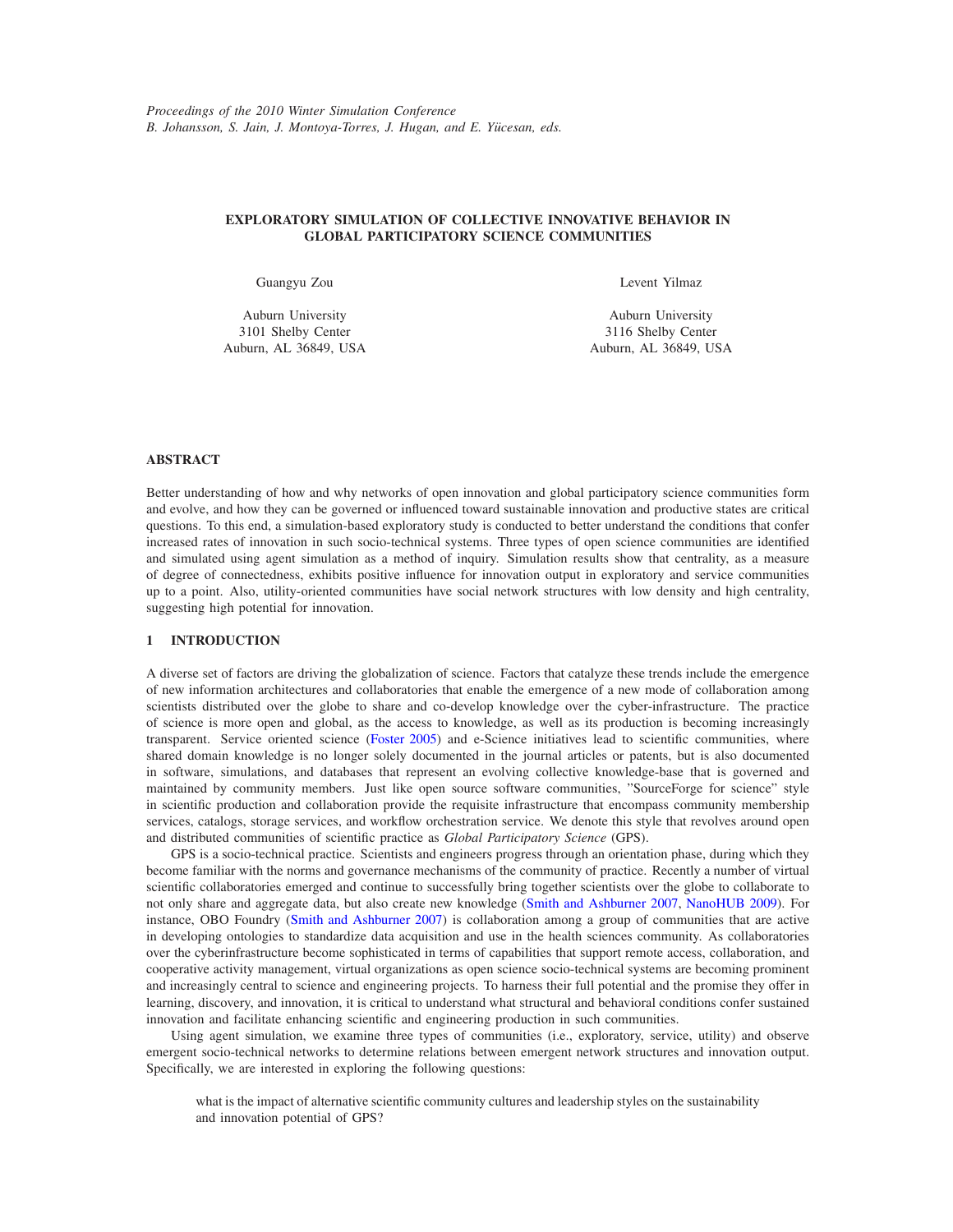#### *Zou and Yilmaz*

Network metrics such as centrality, density, and clustering coefficient are used to determine if they are related to innovation output under alternative community governance mechanisms. Simulation results indicate that centrality, as a measure of integration, positively influences innovation up to a point. That is communities that generate high degrees of innovation output tends to have more focal nodes in their network structure than communities that have low or moderate degrees of innovation output. Social networks in utility-oriented community exhibit low density and high centrality, which suggest high potential for innovation. Also, utility-oriented communities exhibit large degree of variation in terms of average knowledge fitness defined in terms of knowledge utility and embeddedness.

# **2 BACKGROUND**

## **2.1 Open Science Communities**

The loss of richness in communication, diversity in membership, and increased mobility in open science communities pose unique challenges. Such challenges involved in sustaining scientific collaboratories are examined in (Bos, Zimmerman, Olson, Yew, Yerkie, Dahl, and Olson 2003). Traditions of scientific independence, difficulties in sharing knowledge, and formal organizational barriers are presented among the challenges that influence the sustainability of such communities. On the other hand, recently a number of virtual scientific collaboratories emerged and continue to successfully bring together scientists over the globe to collaborate to not only share and aggregate data, but also create new knowledge. The following are among such growing and active open science collaboratories and innovation networks.

- OBO Foundry- Open Biomedical Ontologies
- NanoHUB Simulation, Education, Technology for Nano Technology
- NEES Grid Network for Earthquake Engineering Cyberinfrastructure
- CABIG Cancer Biomedical Informatics Grid

OBO Foundry (Smith and Ashburner 2007) comprises over 60 ontologies, and its role as an ontology information resource is supported by the NIH Roadmap National Center for Biomedical Ontology (NCBO). OBO Foundry serves as a hub for a network of communities to foster interoperability and to align and integrate their efforts. Some of the participating communities such as Open Biomedical Invesitigations (OBI), are international, collaborative efforts to build artifacts for annotation of Biomedical Investigations. NanoHub (NanoHUB 2009) is a network comprised of scientists, engineers, and educators that share and exchange resources related to Nano techology. NanoHub is based on an NSF-funded initiative that aims to establish a virtual organization and network for computational nanotechnology. Shared resources include simulations, learning modules such as course materials, publications, presentations, and tools. Similarly NEESGrid, which is an active consortium of earthquake engineering centers, institutes, researchers, and practitioners in United States and around the world and is the result of a collaboration effort led by the National Center for Supercomputing Applications (NCSA).

## **2.2 Computational Models of Science and Innovation**

Earlier studies pertaining to the application of computational models to scientific discovery processes focus on simulating cognitive processes and re-enact discoveries (Klahr and Simon 1999). Specifically, computational modeling of concept formation is viewed as central to discovery and has a long history (Hovland and Hunt 1960).

Although significant research has been conducted on social aspects of scientific communities, simulation modeling of such communities is rare. One notable example is (Gilbert 1997), where the citation patterns and growth of knowledge are simulated to exhibit empirical regularities observed in scientific communities. Yet, this study does not aim to consider social processes pertaining to enculturation and innovation. On the other hand, the simulation study presented in (Edmonds 2007) views scientific discovery as a social process. However, unlike the model presented in this article, its underlying generative process does not take interactions between agents (i.e., scientists) into account. In the context of innovation, the use of simulation of collective invention and innovation diffusion (Cowan and Jonard 2004) revealed the significance of social network structure in knowledge creation and diffusion. Building on these earlier studies, the model introduced herein (1) explicitly specifies the underlying generative mechanisms related social dynamics of knowledge creation and (2) examines the implications of these mechanisms within the context of emergent virtual forms of scientific communities.

### **3 A COMPUTATIONAL MODEL OF GLOBAL PARTICIPATORY INNOVATION COMMUNITIES**

Following the basic tenets of systems model of creativity (Csikszenthmihalyi 1999), Figure 1 presents components of the conceptual model. *Individuals* are scientists that operate on knowledge structures that are generated by *creation*, *combination*, and *elaboration* operations (Ward, Smith, and Vaid 1997).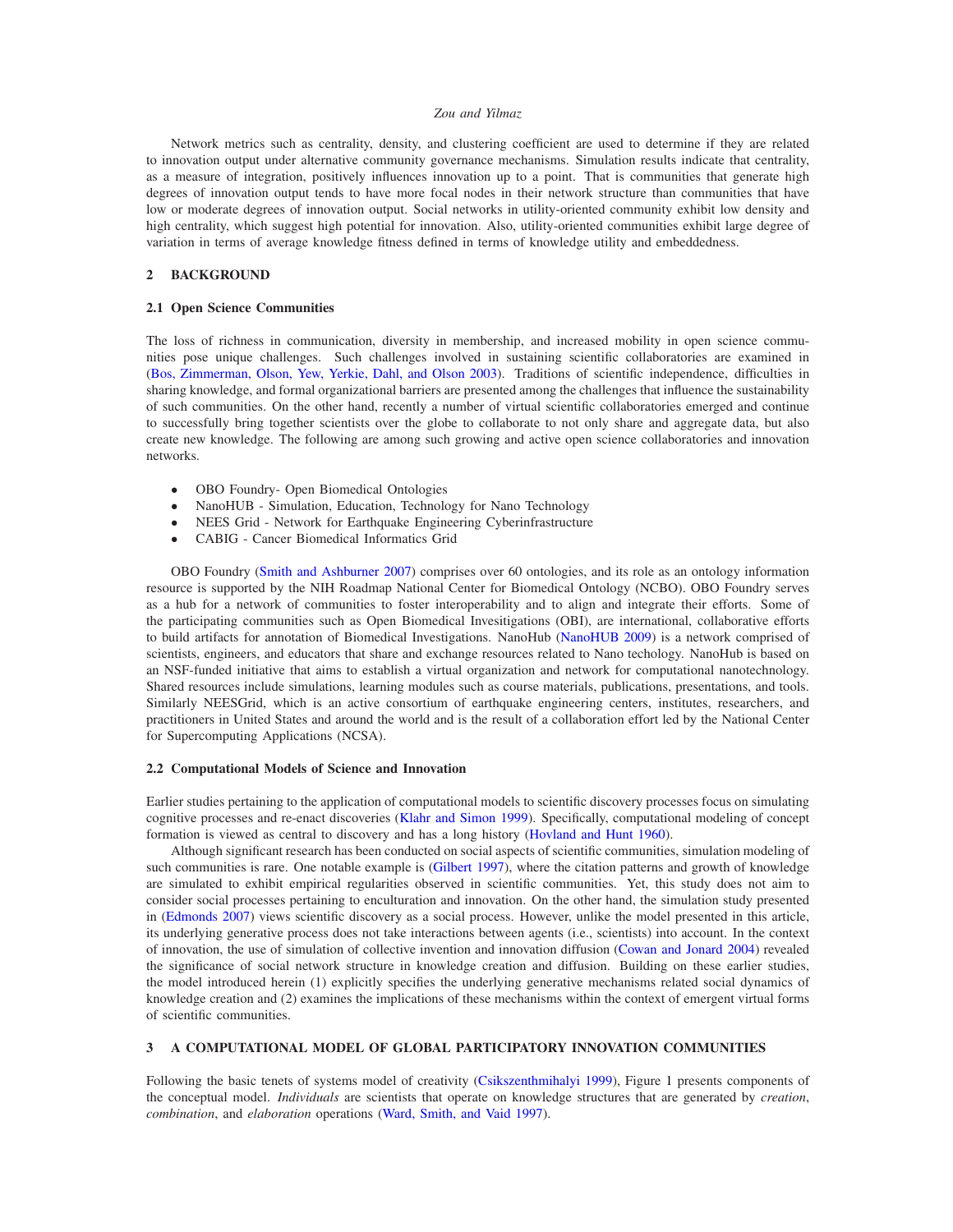



Figure 1: Components of the Model

The *domain* is comprised of knowledge units, called *kenes* (Gilbert 1997) that are contributed by scientists and evaluated for inclusion in the domain based on quality (i.e., novelty) and fitness (i.e., usefulness) of the generated knowledge. As shown in Figure 2, each scientist, modeled as an agent, involves in enculturation (i.e., orientation) and innovation processes.

#### **3.1 Entry and Enculturation**

Scientists go through an orientation process during which they adopt certain knowledge and skills, so as to develop new ideas and knowledge built on the existing knowledge base. The influence that scientists that are active in the discipline exert on others and the collaboration that ensues during knowledge creation process yields a continuously self-organizing relation between scientists that in turn effects knowledge generation process.

At every time interval, a random number of new agents enter the community and begin the enculturation process. During the enculturation process, agents move randomly within the knowledge space. As they move, at each time interval they select a random number of community members in their neighborhood to interact with. Using the components of the socialization model presented in (Harrison and Carroll 2006), we model the change in fitness level of an agent as a function of its susceptibility to influence and the intensity of influence it receives from the agents that it interacts with. The first parameter is the *susceptibility* of agent *i*, which is defined as follows:

$$
S(i) = \beta_0 + e^{-\beta_1 - \beta_2 T}, \tag{1}
$$

where *T* is the tenure of the agent in the community, with  $0 < \beta_1 < 1$ , and  $0 < \beta_2 < 1$  so that initial susceptibility is high and it decreases exponentially to an asymptote defined by  $0 < \beta_0 < 1$ . We also take into account the enculturation intensity (EI) of scientists in terms of their interaction with other scientists. In the following formulation, enculturation intensity  $EI(i)$  of agent *i* is computed in terms of how much influence each agent *j* exerts based on its reputation  $\alpha_i$ . Specifically, agent *j* pulls agent *i* based on its current enculturation level  $E(j)$  and its reputation.

$$
EI(i) = \sum_{j=1}^{K} I_{ji}
$$
\n<sup>(2)</sup>

$$
I_{ji} = (E(j) - E(i))\alpha_j \tag{3}
$$

Finally, new enculturation level of an agent *i* at time *t* is computed by using enculturation intensity *EI*(*i*) and susceptibility *S*(*i*):

$$
E(i,t) = E(i,t-1) + S(i)EI(i)
$$
\n(4)